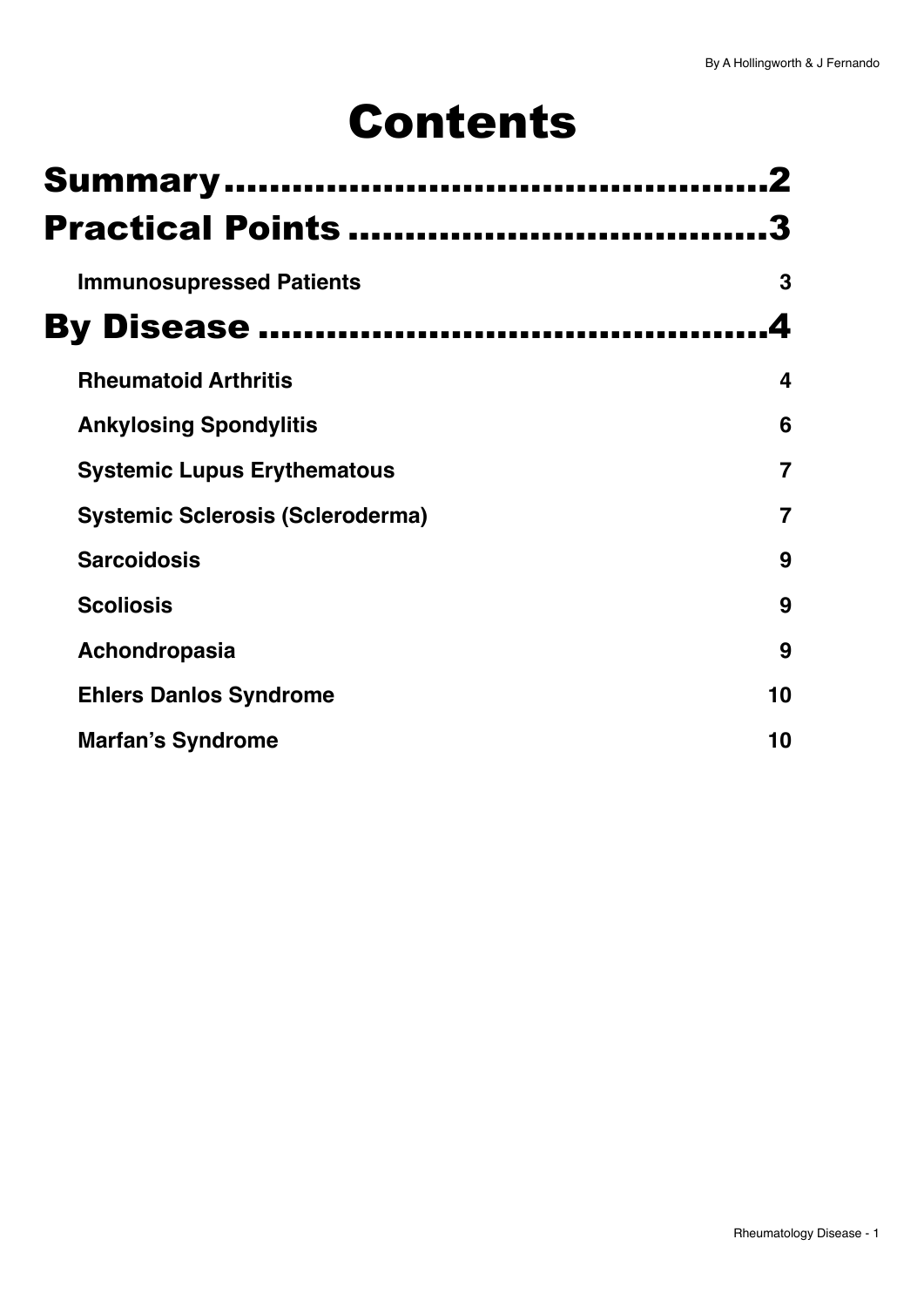# <span id="page-1-0"></span>Summary

|                         | <b>RA</b>                                                         | <b>Anky Spond</b>                                                  | <b>SLE</b>                                             | <b>Systemic</b><br><b>Sclerosis</b>                                                        |
|-------------------------|-------------------------------------------------------------------|--------------------------------------------------------------------|--------------------------------------------------------|--------------------------------------------------------------------------------------------|
| Prevelance (%)          | 1                                                                 | 0.15                                                               | 0.03                                                   | 0.001                                                                                      |
| Airway &<br>intubation  | C spine unstable<br>Cricoarytenoid arthritis<br>TMJ arthritis     | Cx kyphosis<br>TMJ arthritis<br>Occult #s                          |                                                        | ↓ mouth opening                                                                            |
| Resp                    | Fibrosing alveolitis<br>pleural effusions<br>nodules on CXR       | Fixed chest wall<br>apical fibrosis                                | <b>LRTI</b><br>PE<br>pleuritis                         | Fibrosing alveolitis                                                                       |
| <b>CVS</b>              | <b>IHD</b>                                                        | AR (1%)                                                            | Raynauds<br><b>IHD</b><br>pericarditis<br>endocarditis | Raynauds >90%<br>HTN & pHTN<br>myocardial fibrosis<br>arrhythmias<br>pericardial effusions |
| <b>Neuro</b>            | Periph neuropathy<br>Radiculopathy<br>Myelopathy                  | Cauda equina (rare)                                                | Periph neuropathy<br>Psychosis<br>Seizures             |                                                                                            |
| Renal                   | mild CRF (common)                                                 |                                                                    | glomerulonephritis                                     | <b>CRF</b><br><b>HTN</b> renal crisis                                                      |
| GI                      | Drug gastritis                                                    | Drug induced reflux                                                | <b>NSAP</b><br>Nausea<br>mesenteric vasculitis         | $Reflux ++$                                                                                |
| Haem                    | ↓Hb - drug & disease<br>Felty's syndrome<br>(splenomegaly & ↓WCC) | ↓Hb - drug & disease                                               | Antiphospholipid<br>syndrome<br>↓Hb<br>↓ platelets     |                                                                                            |
| <b>Neuraxial Blocks</b> | Often difficult<br>infection risk                                 | Difficult- lat approach<br>required<br>trisk epidural<br>haematoma | Check coags<br>Infection risk                          |                                                                                            |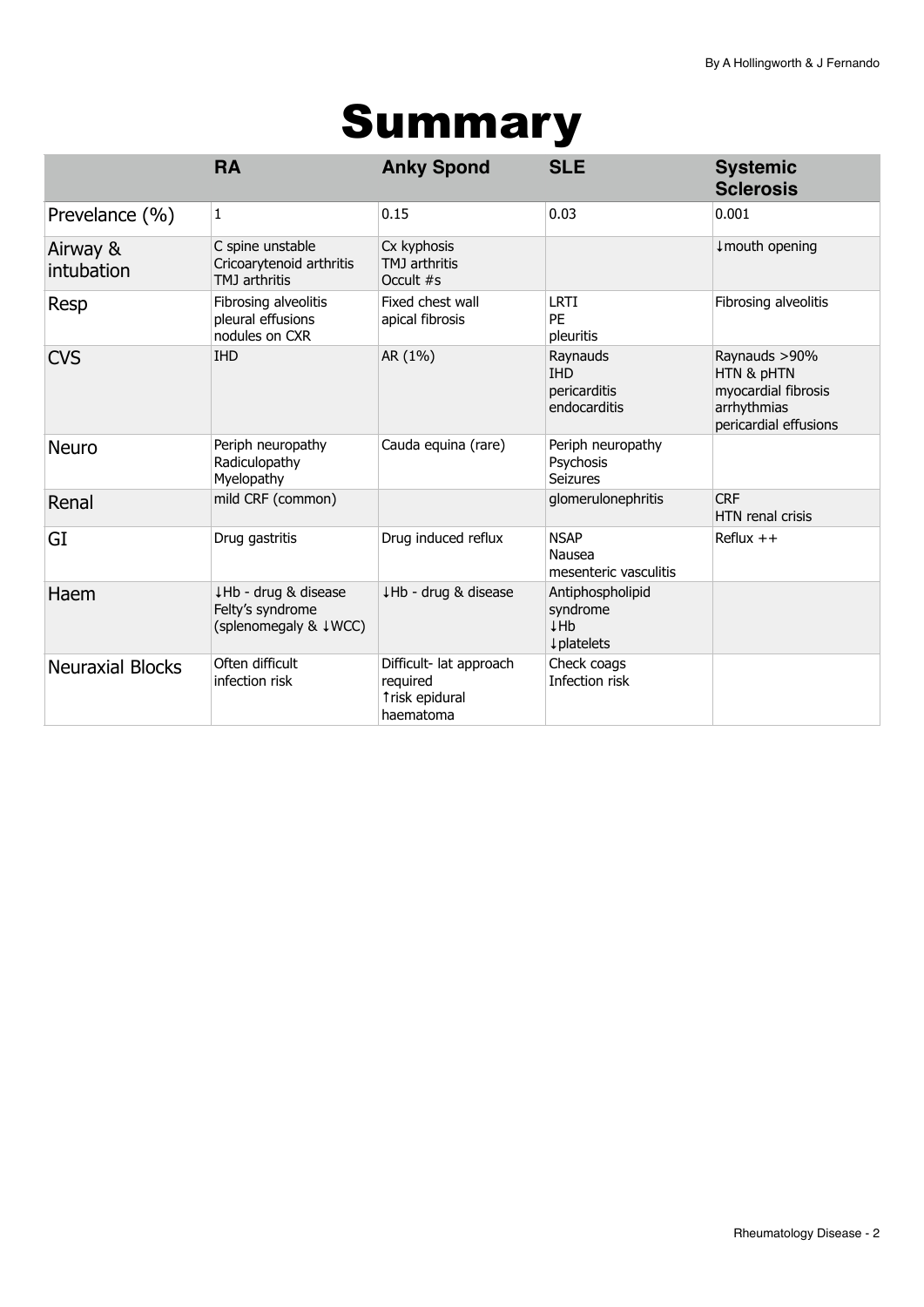# <span id="page-2-0"></span>Practical Points

## <span id="page-2-1"></span>Immunosupressed Patients

### Risks

#### **Short term**

- Staph mediastinits
- CMV reactivation
- Toxoplasma gondii

### **Long term**

- infection
	- -> susceptible to intracellular bacteria (Listeria, non-thyphoid salmonella, mycobacteria)
	- -> Legionella and Pneumocystis
	- -> invasive aspergillosus
	- -> Candida
- SCC of skin
- lymphoma (EBV associated)
- musculoskeletal problems (osteoporosis)
- skin fragility
- nephrotoxicity (cyclosporin)
- IHD from steroid
- hypertension (cyclosporin)
- epilepsy
- pancreatitis
- cholelithiasis
- immunosuppression-induced gingival hyperplasia
- higher incidence of PET

### Anaesthetic Care

- strict asepsis on all invasive procedures incl IV cannulation
- avoid dexamethasone
- consider HPA axis suppression & need for stress dose steroids if been on prev
- consider drug interactions:
	- ‣ ciclosporin
		- renal dysfunction & HTN
		- prolongs action of NDNMBs
		- CCBs ⟹ ↑↑ciclosporin levels ∴ avoid giving or changing dose if able peri-op
	- ‣ tacrolimus renal dysfunction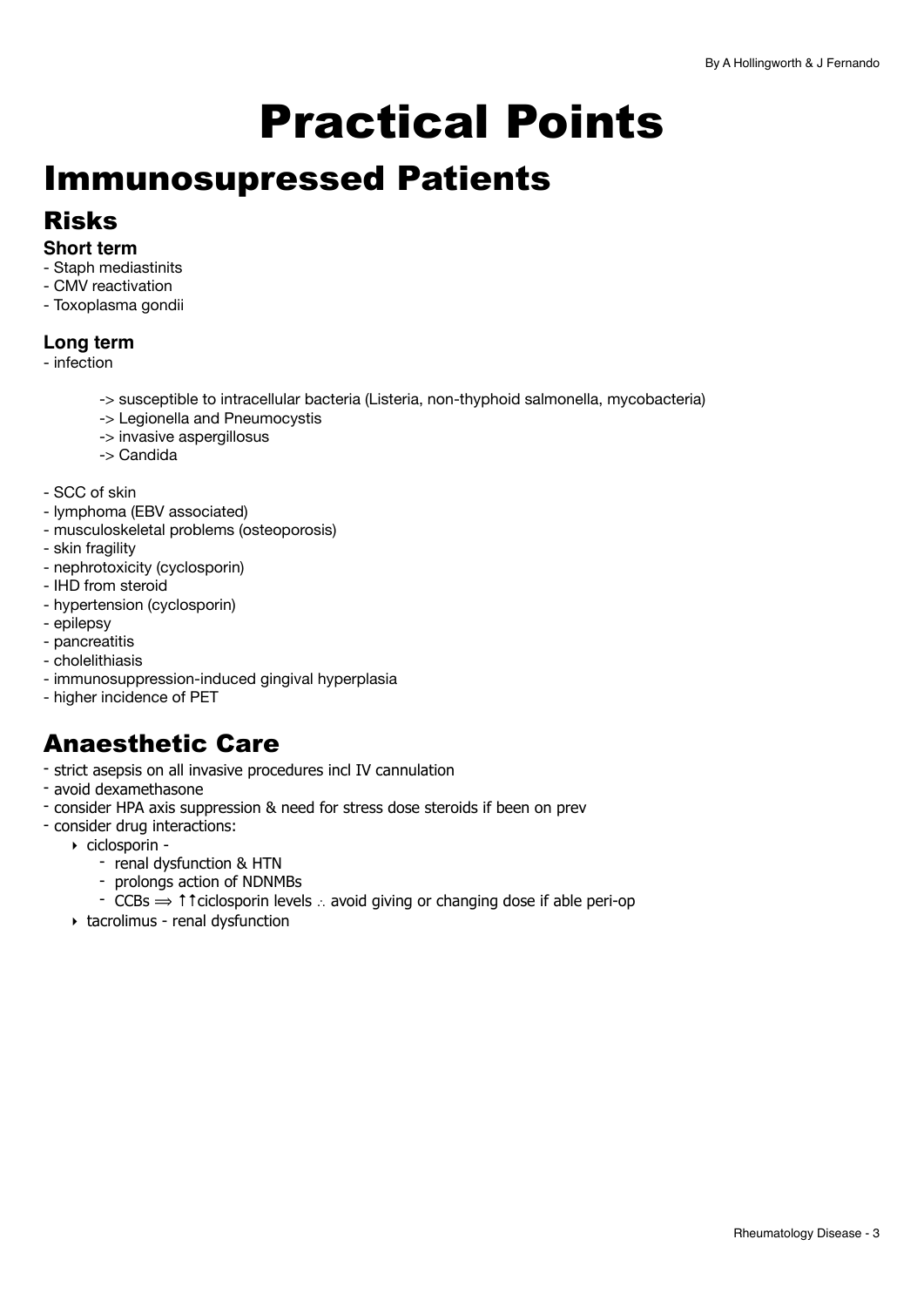# <span id="page-3-0"></span>By Disease

## <span id="page-3-1"></span>Rheumatoid Arthritis

### **Preoperative**

- multisystem disease which can range from mild -> severe

- autoimmune disorder characterised by a bilateral, peripheral symmetrical inflammatory arthritis with a number of other systemic associations

### **ASSOCIATED PROBLEMS**

- AIRWAY: decreased TMJ mobility -> poor mouth opening, limited head and neck extension, potential atlanto-axial subluxation (anterior, posterior, lateral and vertical), cricoi-aretynoid arthritis (neck pain, arm symptoms, neurological symptoms)

- RESPIRATORY: restrictive lung disease, kyphoscoliosis, pulmonary fibrosis, pneumonitis, pleural effusions, bronchiolitis obliterans

- CARDIOVASCULAR: amyloid infiltration of myocardium, restrictive pericarditis, conduction abnormalities, valve pathology, IHD, Raynauds

- RENAL: CRF

- MUSCULOSKELETAL: joint changes and decreased ROM and pain, manual dexterity

- ANALGESIA: chronic pain management (adjuncts like ketamine and gabapentin may be required)

- HAEMATOLOGICAL: anaemia may be multi-factorial (chronic disease, NSAID induced GI blood loss, drug induced

marrow suppression)

- CNS: peripheral neuropathy
- EYES: dry and inflamed
- co-morbid conditions: IHD, PMR, obstructive lung disease, smoking, systemic vasculitis

### **MEDICATIONS**

- DMARDS (gold, pencillamine, methotrexate, azathioprin) should cont periop. No evidence ↑infection
- steroids supplementation as required for HPA axis
- Others:
	- $\rightarrow$  TNF $\alpha$  blockers (biologics) eg infliximab
	- ‣ Monoclonal antibodies & IL 6 eg rituximab
- $\rightarrow$  non consensus but suggestion of risk of severe injury. Some suggest stop for 2/52 perioperatively
- SYMPTOM CONTROL: analgesics, antacids

### **HISTORY**

- number of years
- disease control
- functional assessment
- past and present treatment
- activities of daily living

#### **EXAMINATION**

- AIRWAY: neck movement, mouth opening,

- MUSCULOSKELETAL: swan neck and boutonniere deformities, z deformity of thumb, ulnar deviation and palmar subluxation @ wrist, muscle wasting in palmar aspect of hands, rheumatoid nodules, inspect, palapate and move joints, get them to undo their buttons and test power briefly

- CVS: vasculitis, AR, pericardial rub
- CNS: dry eyes, nodular scleritis, hoarseness
- RESP: creps or effusions
- ABDO: splenomegally

### **INVESTIGATIONS**

- routine bloods: organ dysfunction, drug levels, anaemia, thrombocytopaenia

- c-spine xrays:

 $\rightarrow$  (major destruction, duration  $>$  5yrs, symptoms or signs)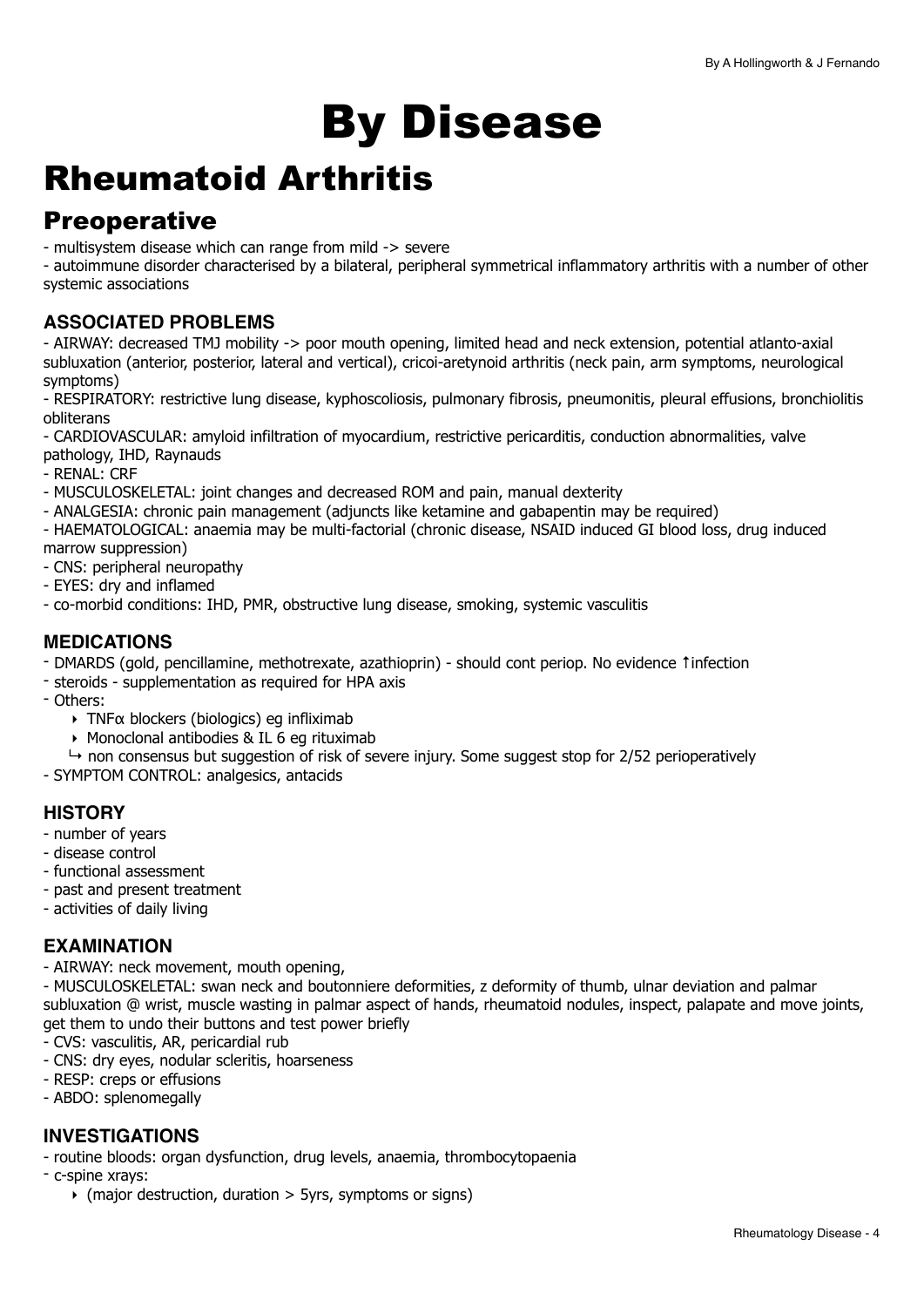- ‣ role is controversial
- ‣ suggested mandatory if neuro signs/symptoms or persistent neck pain
	- $\rightarrow$  stabilisation surgery may be required pre surgery

#### 1. **atlanto-axial subluxation**

- ‣ (25% RA pts but only 25% of these have symptoms)
- ‣ Ask about tingling hands or feet/neck pain & Ax AROM
- ‣ Diff types:
	- Anterior AAS (80%):
		- destruction of transverse lig  $\Rightarrow$  C1 forward on C2
		- significant if >3mm between odontoid & arch of atlas
		- worsened by neck flexion
	- Post AAS (rare)
		- destruction of PEG  $\Rightarrow$  C1 backward on C2
		- worsened by neck ext ie laryngoscopy
	- Vertical AAS:
		- destruction of lat masses of  $C1 \Rightarrow$  odontoid upwards through foramen magnum  $\Rightarrow$  compression brainstem
	- Lateral AAS (uncommon):
		- involvement of C1/C2 facet joints  $\Rightarrow$  compression spinal nerves & vertebral artery
		- > 2mm lat alignment significant
		- need open mouth peg view to Ax

#### 2. **subaxial subluxation**

- ‣ >2mm loss of alignment is significant ie C2-C7 step ladder deformity
- ‣ more common if fusion at higher level
- CXR: restrictive changes, effusions, nodules
- spirometry: restrictive pattern, decreased volumes
- ENT nasendoscopy if hoarseness/signs of resp obstruction
- CT or MRI
- ECHO: rule out structural heart disease (restrictive pericarditis\cardiomyopathy), pHTN -> RVF
- xrays of joints: erosion, osteopenia, loss of joint space, swelling
- ECG: pericarditis

#### **MANAGEMENT**

- DMARDS: steroids, methotrexate, anti-malarials, gold, sulfasalzine, TNF alpha inhibitors (etanercept, leflunomide)
- symptomatic medications: paracetamol, NSAIDS, intra-articular injections, opioids
- rheumatologist referral
- orthopaedic spinal/neurosurgical referral (C1-C2 fusion)
- cervical collars
- physio
- discussion about RA vs GA
- spinal precautions

### Intraoperative

- GA (may require AFOI):
	- ‣ unless certain assume all pts have Cx spine instability ie AFOI or inline stabilisation/asleep FOI, VL
- ‣ extreme caution if Post AAS (rare though)
- RA (may be difficult and could fail)
- careful positioning and pressure area care
- steroid supplementation
- good analgesia
- IVF fluid
- temperature cares
- aseptic techniques for invasive procedures (IVC insertion)

### Postoperative

- PCA for pain relief (may need to be nurse controlled c/o of difficulty using)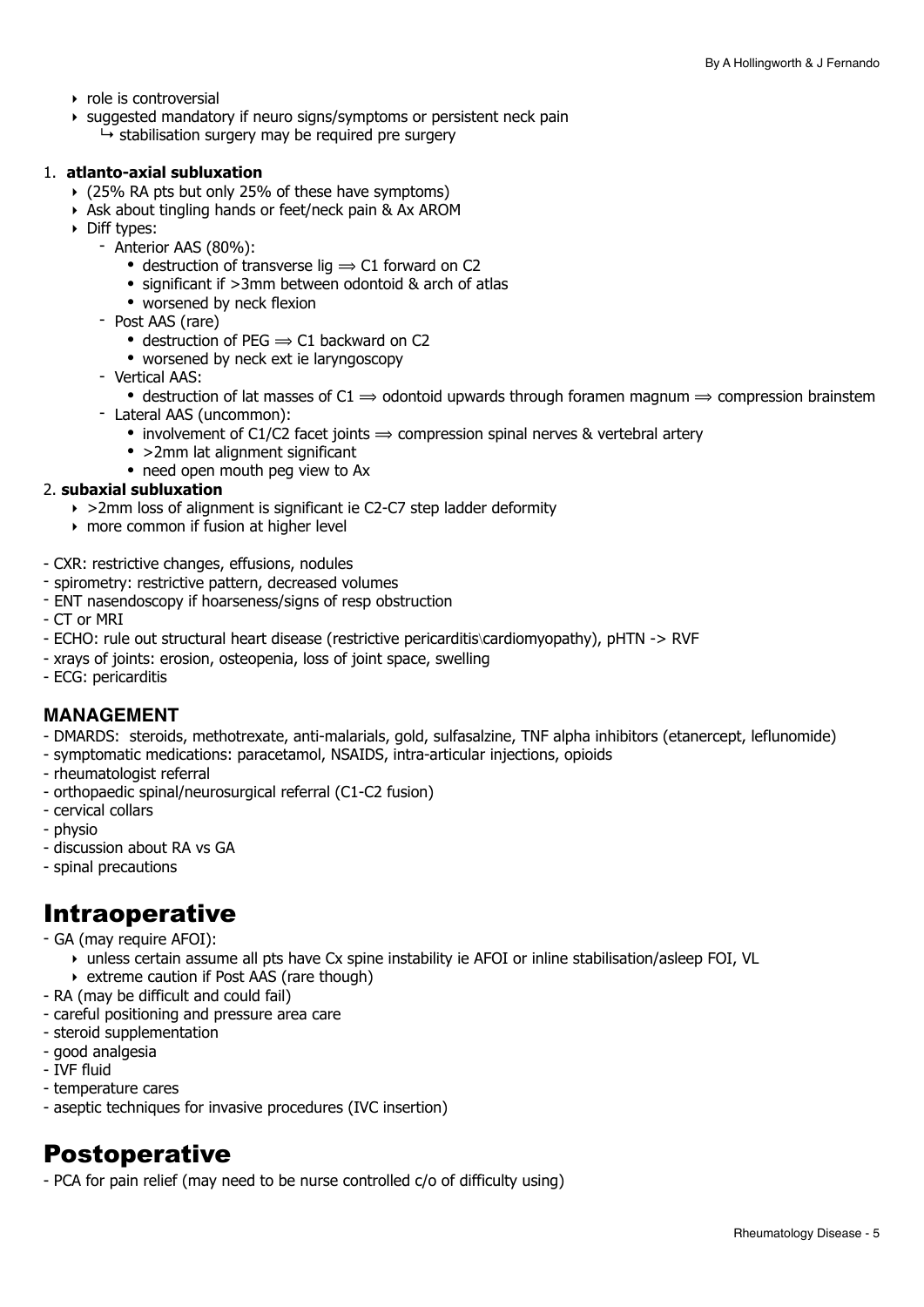- regular paracetamol
- NSAIDS if not contraindicated
- physio (incentive spiromertry and percussion therapy)
- monitoring
- DVT prophylaxis

- re-institute DMARD ASAP (gold, pencillamine, methotrexate, azathioprin) -> doesn't seem to change rates of postoperative wound infection

- caution with TNF-alpha blockers -> severe infections reported

# <span id="page-5-0"></span>Ankylosing Spondylitis

### **Preoperative**

 $=$  inflammatory arthropathy of the SI joints and spine  $\rightarrow$  ankylosis

- male:female (4:1). peak onset in 30's

### **HISTORY**

- back pain (worse in mornings and eased by movement)
- fatigue
- sweats
- weight loss

#### **ANAESTHETIC CONSIDERATIONS**

- Articular:
	- ‣ progressive kyphosis -> limited chest expansion
	- ‣ limited mouth opening and TMJ dysfunction
	- ‣ cricoarytenoid arthritis cords susceptible to trauma
	- ‣ difficult neuraxial block & ↑risk of epidural haemoatoma paramedian approach
	- ‣ external cardiac massage impossible
	- ‣ difficult positioning- tenderness and stiffness of back
- Non articular:
	- ‣ fibrosing alveolitis
	- $\triangleright$  AR (1%). MV & arrhythmias = rare
	- ‣ renal involvement amyoid
	- ‣ Cauda equina in long standing cases
	- ‣ assoc NSAIDs & DMARDS

#### **INVESTIGATIONS**

- spine xrays
- HLA B27
- increased ESR and CRP
- increased WCC
- renal function (amyloid)

#### **MANAGEMENT**

- paracetamol
- NSAIDS
- DMARDS

### Intraoperative

- may required AFOI or ILMA
- spinal -> paramedian approach
- positioning and pressure cares

### Postoperative

- standard care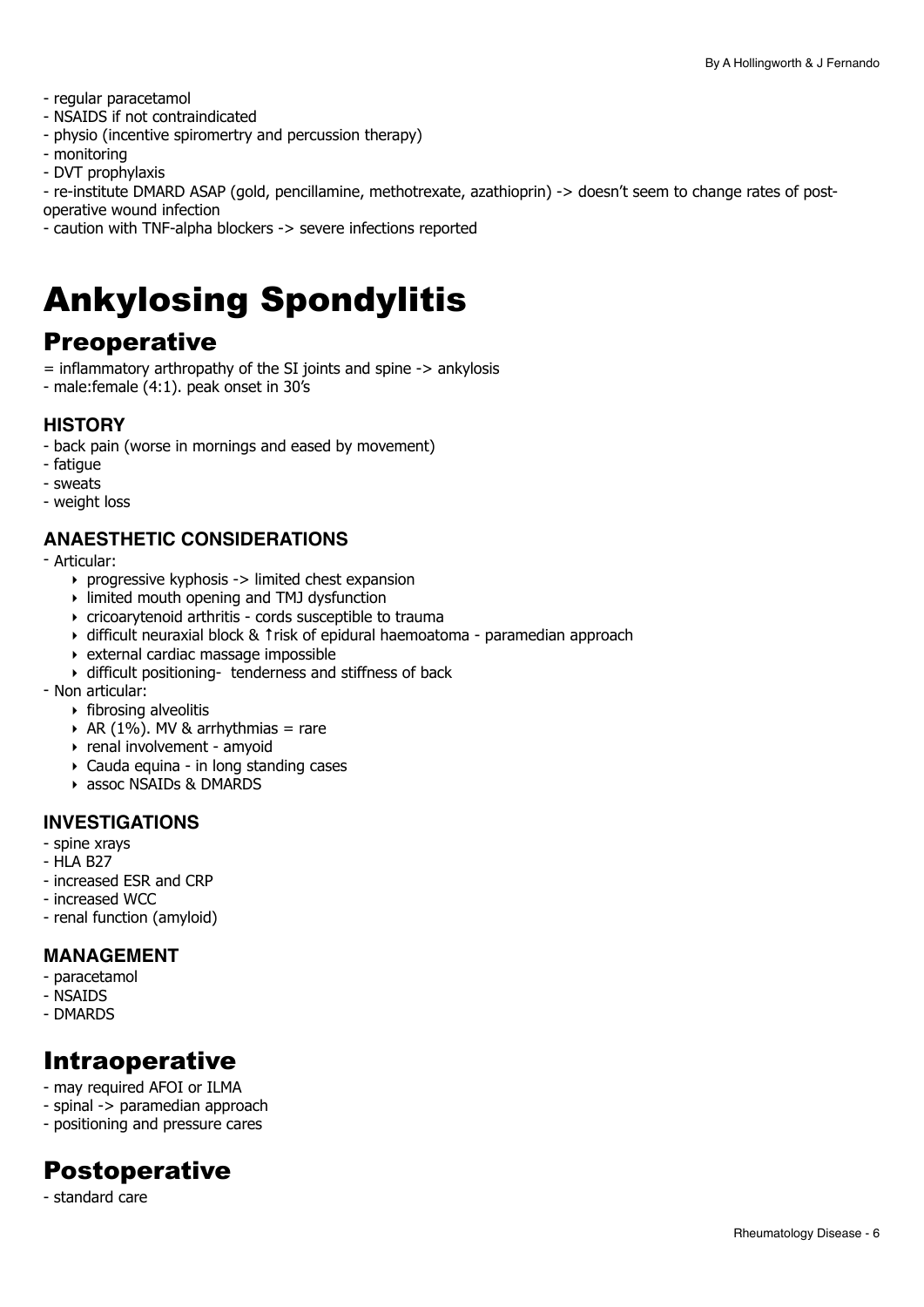# <span id="page-6-0"></span>Systemic Lupus Erythematous

### **Preoperative**

- = chronic, multi-system disease commonest in young females
- wide spread antibodies -> produce tissue damage
- no specific bony erosion or airway implications
- main risks like in assoc problems with major organs:

#### **CLINICAL ASSESSMENT**

- SKIN: skin and joint involvement common, oral and pharyngeal ulceration

- CARDIOVASCULAR:
	- ‣ pericarditis 15%, myocarditis, endocarditis (less common),
	- ‣ Raynauds phenomenon 30%,
	- ‣ IHD, arteritis -> ischaemia

- RESPIRATORY: infections and PE's, pleuritis, pleural effusion, pulmonary fibrosis

- NEUROLOGICAL:
	- ‣ cranial and peripheral nerve lesions,
	- ‣ transverse myelitis -> weakness and paraplegia,
	- ‣ depression, psychosis,
	- ‣ seizures,
	- ‣ stroke if antiphospholipid antibodies
- RENAL: glomerulonephritis -> renal failure
- HAEMATOLOGICAL:
	- ‣ clotting disorders, hypercoagulable state:
		- immune related ↓platelets or antibodies to factor VIII,
		- anti-phospholipid syndrome 33%:
			- hypercoagulable state with paradoxical lupus anticoagulant  $\Rightarrow$  prolonged APTT
			- should seek haem advice if abnormal coags

#### **INVESTIGATIONS**

- thrombocytopaenia
- coagulopathy
- $U + E$
- CXR
- ECHO
- CT/MRI

#### **MANAGEMENT**

- medications: steroids, immunosuppressants

### Intraoperative

- RA:
	- ‣ careful anti-coagulation testing
	- ‣ periph nerve lesions may suggest other technique better
- normothermia (decreases Raynauds)
- avoid trauma to airway laryngeal oedema common
- invasive monitoring
- steroid supplementation
- strict asepsis

# <span id="page-6-1"></span>Systemic Sclerosis (Scleroderma)

### **Preoperative**

= autoimmune mediated widespread collagenous deposition: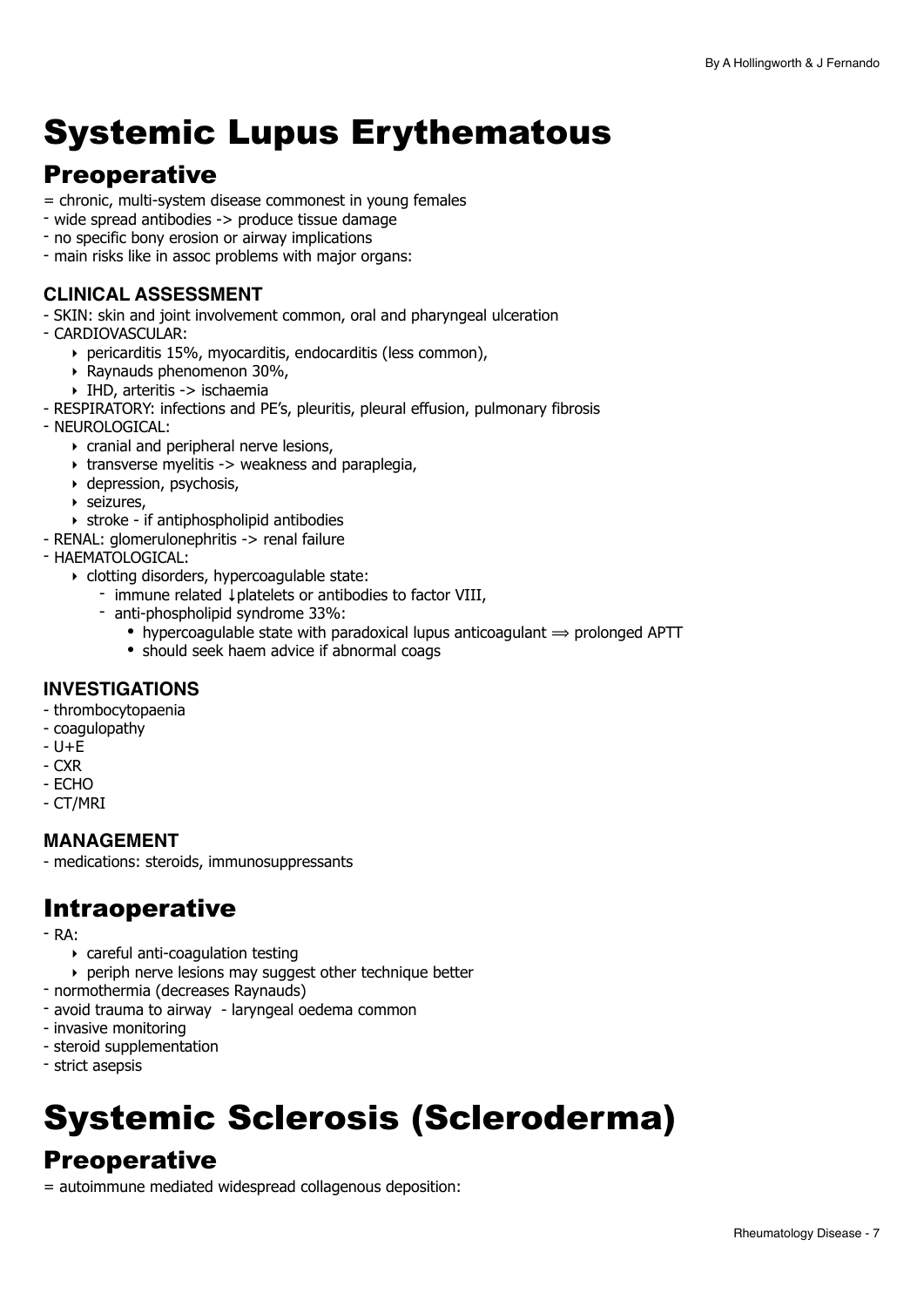- ‣ deranged cellular & immune function
- $\rightarrow$  microvascular insult  $\rightarrow$  T cell accumulation in skin  $\rightarrow$  fibroblast over proliferation  $\rightarrow$  too much collagen
- genetic vs environment pathogenesis
- very varied severity
- 2 major types:
	- $\rightarrow$  limited cutaneous form  $=$ 
		- commoner 60%, milder
		- skin manifestation only present face & distal to elbow
		- can progress to CREST: Calcinosis, Raynauds, Esophageal dysfunction, Sclerodacytly and Telangiectasia
	- ‣ diffuse cutaneous form:
		- more aggressive
		- widespread skin hardening & internal organ involvement often lung (fibrosis  $\Rightarrow$  pHTN)
		- high mortality

#### **HISTORY**

- above
- fatigue
- decreased ROM @ joints
- tough skin

#### **EXAMINATION**

Airway: mouth narrowing and tightening of skin around neck CVS: Raynauds, pericarditis, myocardial fibrosis, conduction defects, pulmonary hypertension RESP: fibrosing alveolitis (40% in diffuse form) RENAL failure GI: GORD

### **INVESTIGATIONS**

- $-FBC$
- $U + E$
- PFTs
- ECG

#### **MANAGEMENT**

- immunosuppression (methotrexate)
- steroids

#### **ANAESTHETIC IMPLICATIONS**

- General ↑risk of infection
- Skin difficult cannulation use US
- MSK:
	- $\rightarrow$  Raynauds  $\rightarrow$  warm OT & warm fluids
	- ‣ TMJ dysfunction & ↓C spine movement ⟹ AFOI, VL, asleep FOI
- GI antacids
- Resp ABG, high FiO2, avoid hypercarbia/hypoxia ie IPPV
- CVS invasive monitoring. consider ECHO if concerns
- avoid renal toxic drugs

### Intraoperative

- AFOI
- no consensus GA vs RA
- difficult IV access
- protective lung ventilation
- strict asepsis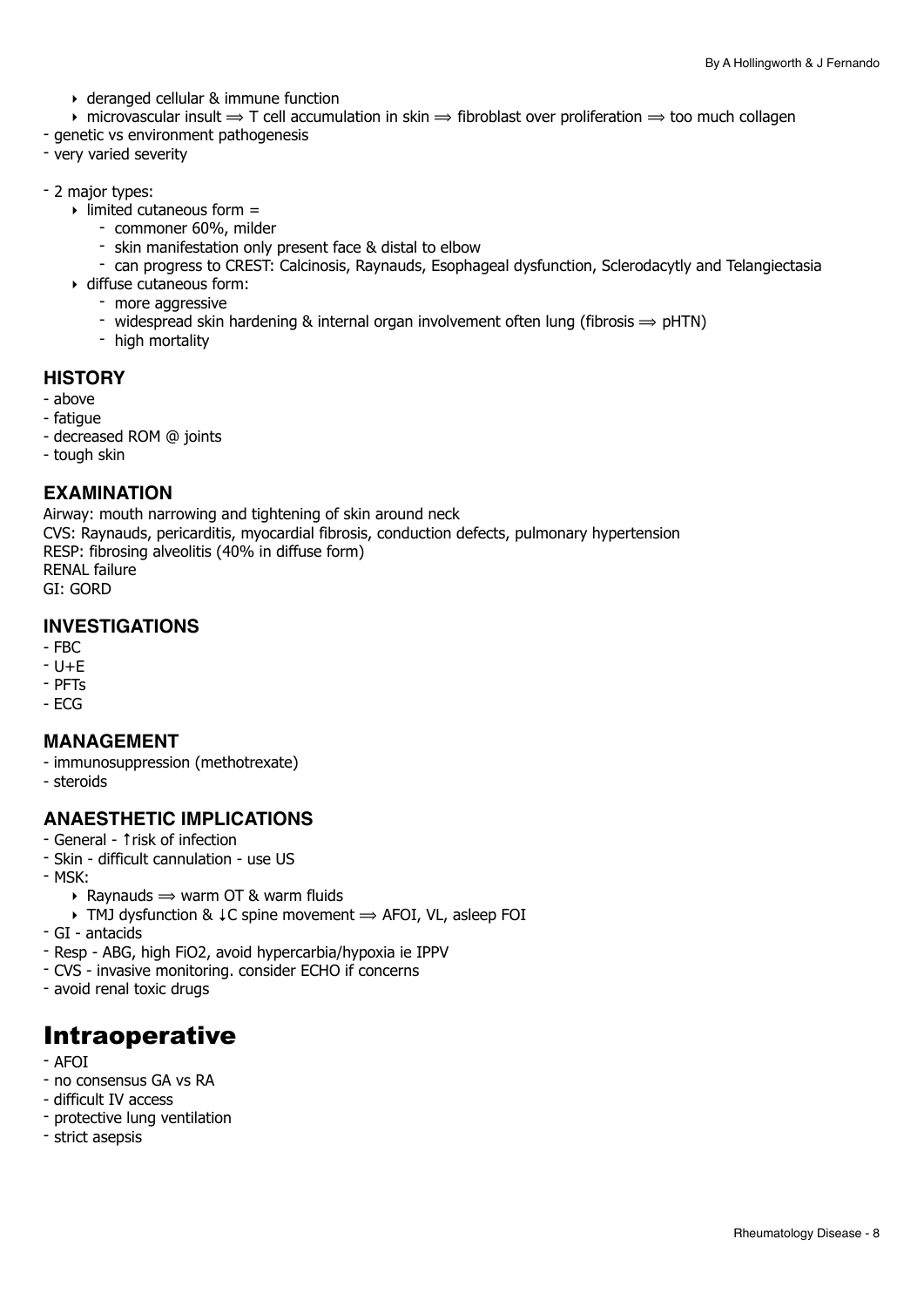# <span id="page-8-0"></span>**Sarcoidosis**

See Resp disease notes

# <span id="page-8-1"></span>**Scoliosis**

### **Preoperative**

- = progressive lateral curvature of the spine with added rotation
- can lead to restrictive lung disease -> hypoxia, hypercarbia, pulmonary hypertension
- causes:

1. idiopathic (75%) 2. secondary to muscular dystrophies, poliomyelitis, CP, Friedreich's ataxia

### **CLINICAL**

- co-morbid conditions
- respiratory reserve
- signs of PHT and RHF

### **INVESTIGATIONS**

- CXR
- PFTs prior to correction
- ECHO if concern about muscular dystrophies

### Intraoperative

- regional + GA
- intraop spinal cord function monitoring
- prone or lateral issues

### Postoperative

- HDU
- monitor Hb, U/O and Na+

## <span id="page-8-2"></span>Achondropasia

### **Preoperative**

= premature ossification of bones combined with periosteal bone formation -> short limbs, normal cranium - commonest form of dwarfism

### **CLINICAL**

- AIRWAY:
	- ‣ small larynx -> smaller tube,
	- ‣ foramen magnum stenosis -> avoid hyperextension of neck
- CVS:
	- ‣ difficult IV access
	- $\rightarrow$  use paeds bp cuff
- RESP:
	- **restrictive lung disease,**
	- ‣ OSA common
	- $\rightarrow$  restrictive vent defects can  $\rightarrow$  pHTN
- $-$  BACK $\cdot$ 
	- ‣ epidural space often narrow, small frequent doses
	- ‣ spinal dosing very variable. some suggest spinal should not be used
- CNS: normal intelligence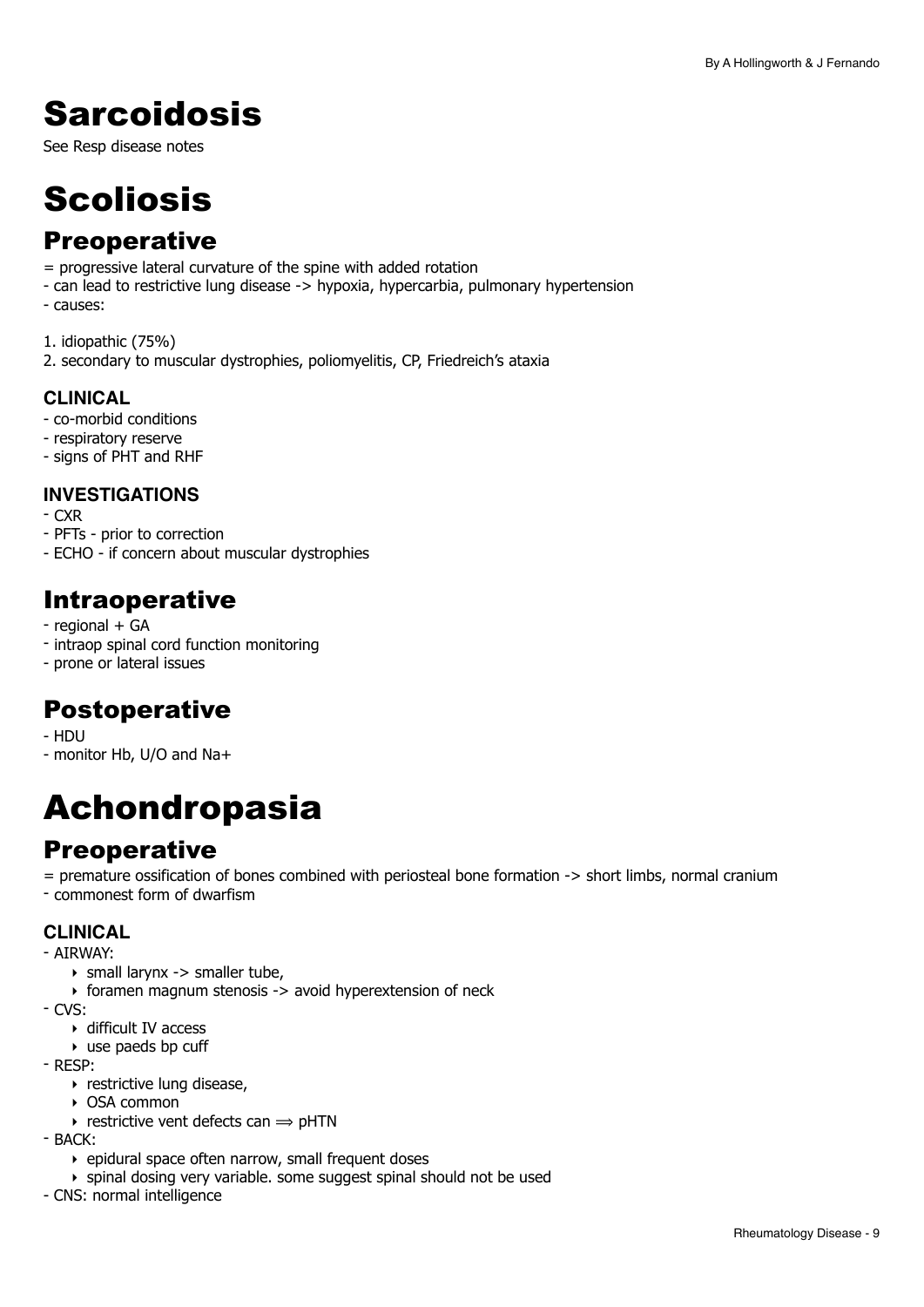# <span id="page-9-0"></span>Ehlers Danlos Syndrome

### **Preoperative**

= group of defective collagen cross-linking disorders

### **HISTORY**

- recurrent dislocations
- prolonged spontaneous bleeding
- rupture of cerebral or other vessels
- bowel perforation
- spontaneous pneumothorax

### **EXAMINATION**

- extensible, fragile skin
- joint laxity
- hypermobile joints
- ocular abnormalities
- kyphoscoliosis

### **INVESTIGATIONS**

- CXR: pneumothorax

### **MANAGEMENT**

- supportive

### Intraoperative

- careful positioning and padding
- lung protective ventilation
- gentle intubation (can cause severe tracheal bruising)

# <span id="page-9-1"></span>Marfan's Syndrome

- = autosomal dominant disorder of connective tissue metabolism **Clinical Features**

- tall with long/thin fingers
- CVS:
	- ‣ dilation ascending aorta
	- ‣ dissecting aortic aneurysms
	- ‣ AR/MR
	- ‣ coronary thrombosis
- Resp:
	- ‣ emphysema
	- ‣ spont PTX
	- ‣ pectus excavatum
- Airway:
	- ‣ beware tracheomalacia
	- ‣ high arch palate
	- ‣ OSA
- MSK:
	- ‣ easy joint dislocation
	- ‣ Cx spine/ligament abnormal routine XRs not required
	- ‣ kyphoscoliosis

#### **Anaesthetic Implications**

- control BP periop ß blockade if not already treated
- minimise SNS response peri-op